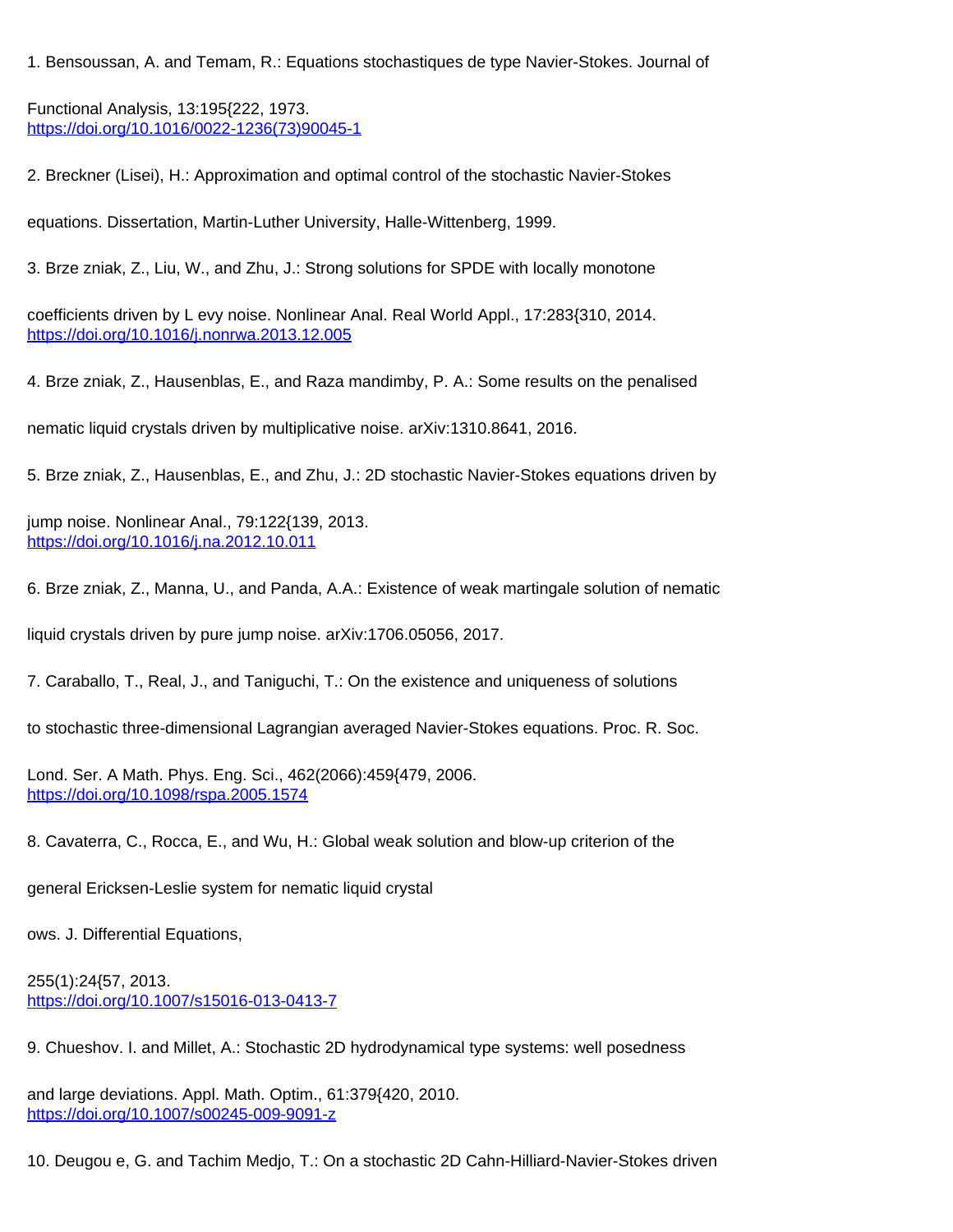by jump noise. Submitted, 2017.

11. Dong, Z., Li, W. V., and Zhai, J.: Stationary weak solutions for stochastic 3D Navier-Stokes

equations with L evy noise. Stochastic and Dynamics, 12(1):1150006, 2012. <https://doi.org/10.1142/S0219493712003559>

12. Dong, Z. and Xie, Y.: Global solutions of stochastic 2D Navier-Stokes equations with L evy

noise. Science in China Series A: Mathematics, 52(7):1497{1524, 2009. <https://doi.org/10.1007/s11425-009-0124-5>

13. Dong, Z. and Zhai, J.: Martingale solutions and Markov selection of stochastic 3D Navier-

Stokes equations with jump. Journal of Differential Equations, 250(6):2737{2778, 2011. <https://doi.org/10.1016/j.jde.2011.01.018>

14. Ericksen, J. L.: Conservation laws for liquid crystals. Trans. Soc. Rheology, 5:23{34, 1961. <https://doi.org/10.1122/1.548883>

15. Ericksen, J. L.: Hydrostatic theory of liquid crystals. Arch. Rational Mech. Anal., 9:371{378, <https://doi.org/10.1007/BF00253358>

1962.

16. Fan, J. and Jiang, F.: Large-time behavior of liquid crystal

ows with a trigonometric

condition in two dimensions. Commun. Pure Appl. Anal., 15(1):73{90, 2016. <https://doi.org/10.3934/cpaa.2016.15.73>

17. Faris, W. G. and Jona-Lasinio, G.: Large

uctuations for a nonlinear heat equation with

noise. J. Phys. A, 15(10):3025{3055, 1982. <https://doi.org/10.1088/0305-4470/15/10/011>

18. Feireisl, E., Fr emond, M., and Rocca, E.: A new approach to non-isothermal models for

nematic liquid crystals. Arch. Ration. Mech. Anal., 205(2):651{672, 2012. <https://doi.org/10.1007/s00205-012-0517-4>

19. Feireisl, E., Rocca, E., and Schimperna, G.: On a non-isothermal model for nematic liquid

crystals. Nonlinearity, 24(1):243{257, 2011. <https://doi.org/10.1088/0951-7715/24/1/012>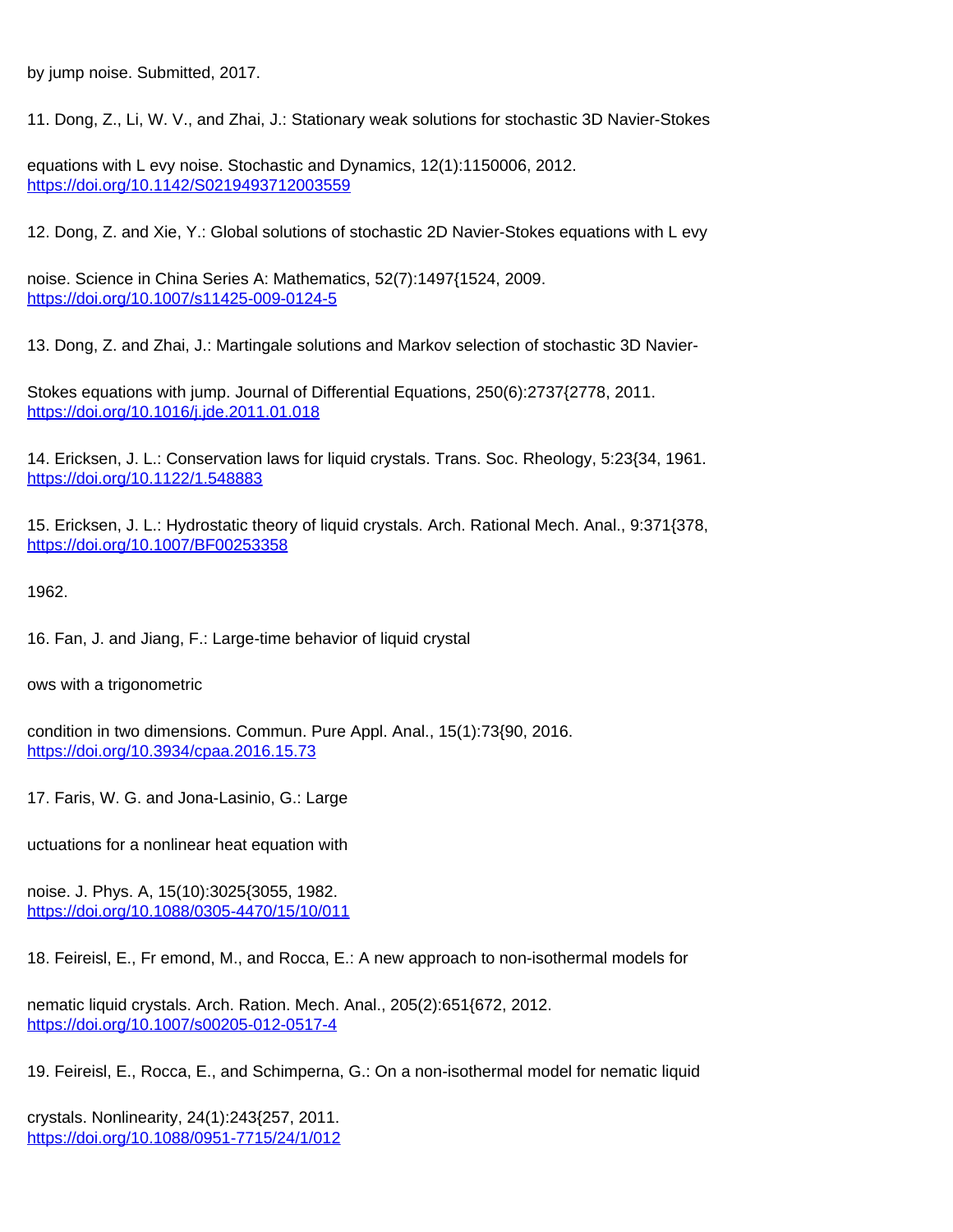20. Gal, G. and Grasselli, M.: Asymptotic behavior of a Cahn-Hilliard-Navier-Stokes system in

2D. Ann. Inst. H. Poincar e Anal. Non Lin eaire, 27(1):401{436, 2010. <https://doi.org/10.1016/j.anihpc.2009.11.013>

21. Gong, H., Huang, J., Liu, L., and Liu, X.: Global strong solutions of the 2D simpli ed

Ericksen-Leslie system. Nonlinearity, 28(10):3677{3694, 2015. <https://doi.org/10.1088/0951-7715/28/10/3677>

22. Gong, H., Li, J., and Xu, C.: Local well-posedness of strong solutions to density-dependent

liquid crystal system. Nonlinear Anal., 147:26{44, 2016. <https://doi.org/10.1016/j.na.2016.08.014>

23. Hausenblas, E. and Raza mandimby. P. A.: On stochastic evolution equations for nonlinear

bipolar

uids: well-posedness and some properties of the solution. J. Math. Anal. Appl.,

441(2):763{800, 2016.

24. Hong, M.C.: Global existence of solutions of the simpli ed Ericksen-Leslie system in dimen-

sion two. Calc. Var. Partial Differential Equations, 40(1-2):15{36, 2011. <https://doi.org/10.1007/s00526-010-0331-5>

25. Hong, M.C., Li, J., and Xin, Z.: Blow-up criteria of strong solutions to the Ericksen-Leslie

system in R3. Comm. Partial Differential Equations, 39(7):1284{1328, 2014. <https://doi.org/10.1080/03605302.2013.871026>

26. Hong, M.C. and Xin, Z. P.: Global existence of solutions of the liquid crystal

ow for the

Oseen-Frank model in R2. Adv. Math., 231(3-4):1364{1400, 2012.

27. Horsthemke, W. and Lefever, R.: Noise-Induced Transitions. Theory and Applications in

Physics, Chemistry and Biology. Springer Series in Synergetics, 15. Springer-Verlag, Berlin,

1984.

28. Huang, J., Lin, F., and Wang, C.: Regularity and existence of global solutions to the

Ericksen-Leslie system in R2. Comm. Math. Phys., 331(2):805{850, 2014. <https://doi.org/10.1007/s00220-014-2079-9>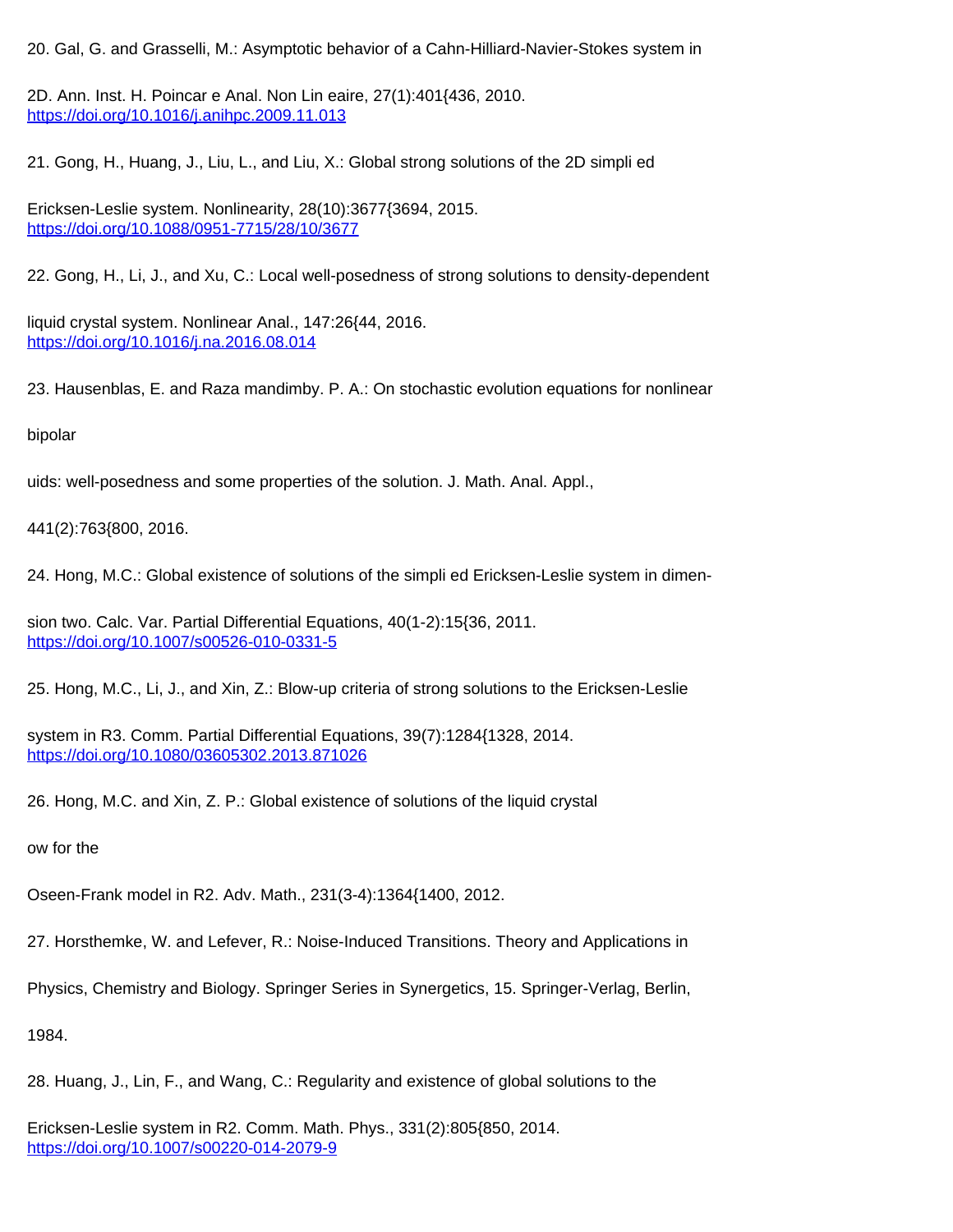29. Leray, J.: Sur le mouvement d'un liquide visqueux emplissant l'espace. Acta Math.,

63(1):193{248, 1934.

30. Leslie, F.M.: Some constitutive equations for anisotropic

uids. Quart. J. Mech. Appl. Math.,

19:357{370, 1966. <https://doi.org/10.1086/200737>

31. Leslie, F.M.: Some constitutive equations for liquid crystals. Arch. Rational Mech. Anal.,

28(4):265{283, 1968.

32. Li, J., Titi, E. S., and Xin, Z.: On the uniqueness of weak solutions to the Ericksen-Leslie

liquid crystal model in R2. Math. Models Methods Appl. Sci., 26(4):803{822, 2016. <https://doi.org/10.1142/S0218202516500184>

33. Lin, F. and Wang, C.: On the uniqueness of heat

ow of harmonic maps and hydrodynamic

ow of nematic liquid crystals. Chin. Ann. Math. Ser. B, 31(6):921{938, 2010. <https://doi.org/10.1007/s11401-010-0612-5>

34. Lin, F. and Wang, C.: Global existence of weak solutions of the nematic liquid crystal

ow

in dimension three. Comm. Pure Appl. Math., 69(8):1532{1571, 2016. <https://doi.org/10.1002/cpa.21583>

35. Lin, F. H.: Nonlinear theory of defects in nematic liquid crystals; phase transition and

ow

phenomena. Comm. Pure Appl. Math., 42(6):789{814, 1989. <https://doi.org/10.1002/cpa.3160420605>

36. Lin, F. H. and Liu, C.: Nonparabolic dissipative systems modeling the

ow of liquid crystals.

Comm. Pure Appl. Math., 48(5):501{537, 1995. <https://doi.org/10.1002/cpa.3160480503>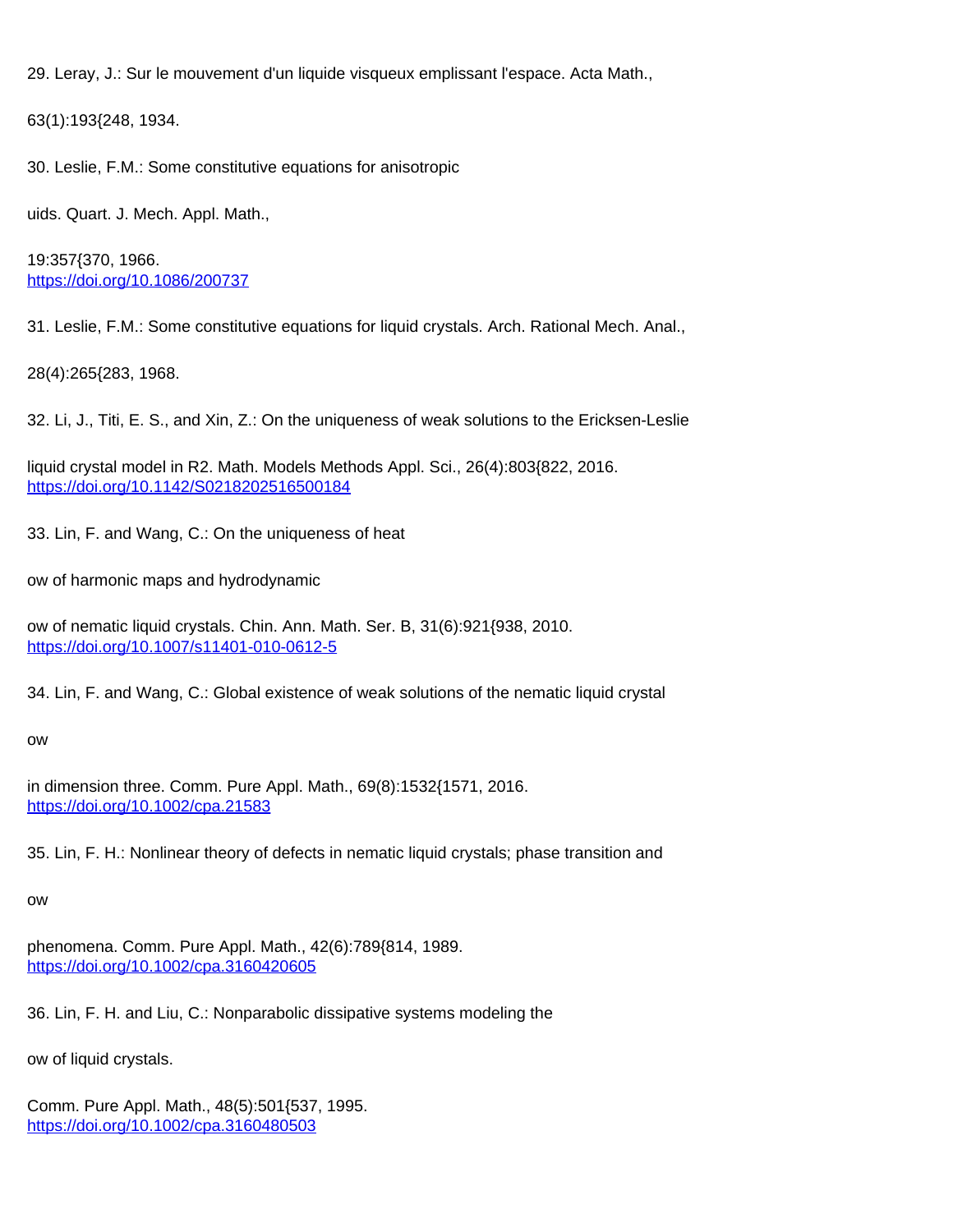37. Lin, F. H. and Liu, C.: Partial regularity of the dynamic system modeling the

ow of liquid

crystals. Discrete Contin. Dynam. Systems, 2(1):1{22, 1996.

38. Lin, F. H. and Liu, C.: Existence of solutions for the Ericksen-Leslie system. Arch. Ration.

Mech. Anal., 154(2):135{156, 2000. <https://doi.org/10.1007/s002050000102>

39. Lin, F.H., Liu, J.Y., and Wang, C.Y.: Liquid crystal

ows in two dimensions. Arch. Ration.

Mech. Anal., 197(1):297{336, 2010. <https://doi.org/10.1007/s00205-009-0278-x>

40. Lions, J.L. and Prodi, G.: Un th eor eme d'existence et unicit e dans les equations de Navier-

Stokes en dimension 2. C. R. Acad. Sci. Paris, 248:3519{3521, 1959.

41. Liu, W. and R ockner, M.: SPDE in Hilbert space with locally monotone coefficients. J.

Funct. Anal., 259(11):2902{2922, 2010. <https://doi.org/10.1016/j.jfa.2010.05.012>

42. Liu, W. and R ockner, M.: Local and global well-posedness of SPDE with generalized coer-

civity conditions. J. Differential Equations, 254(2):725{755, 2013. <https://doi.org/10.1016/j.jde.2012.09.014>

43. Motyl, E.: Martingale solution to the 2D and 3D stochastic Navier-Stokes equations driven

by the compensated poisson random measure. Department of Mathematics and Computer

Sciences, Lodz University, Preprint 13, 2011.

44. Motyl, E.: Stochastic Navier-Stokes equations driven by L evy noise in unbounded 3D do-

mains. Potential Analysis, 38:863{912, 2013. <https://doi.org/10.1139/apnm-2013-0179>

45. Motyl, E.: Stochastic hydrodynamic-type evolution equations driven by L evy noise in 3D

unbounded domains- Abstract framework and applications. Stochastic Processes and their

Applications, 124:2052{2097, 2014. <https://doi.org/10.1016/j.spa.2014.01.009>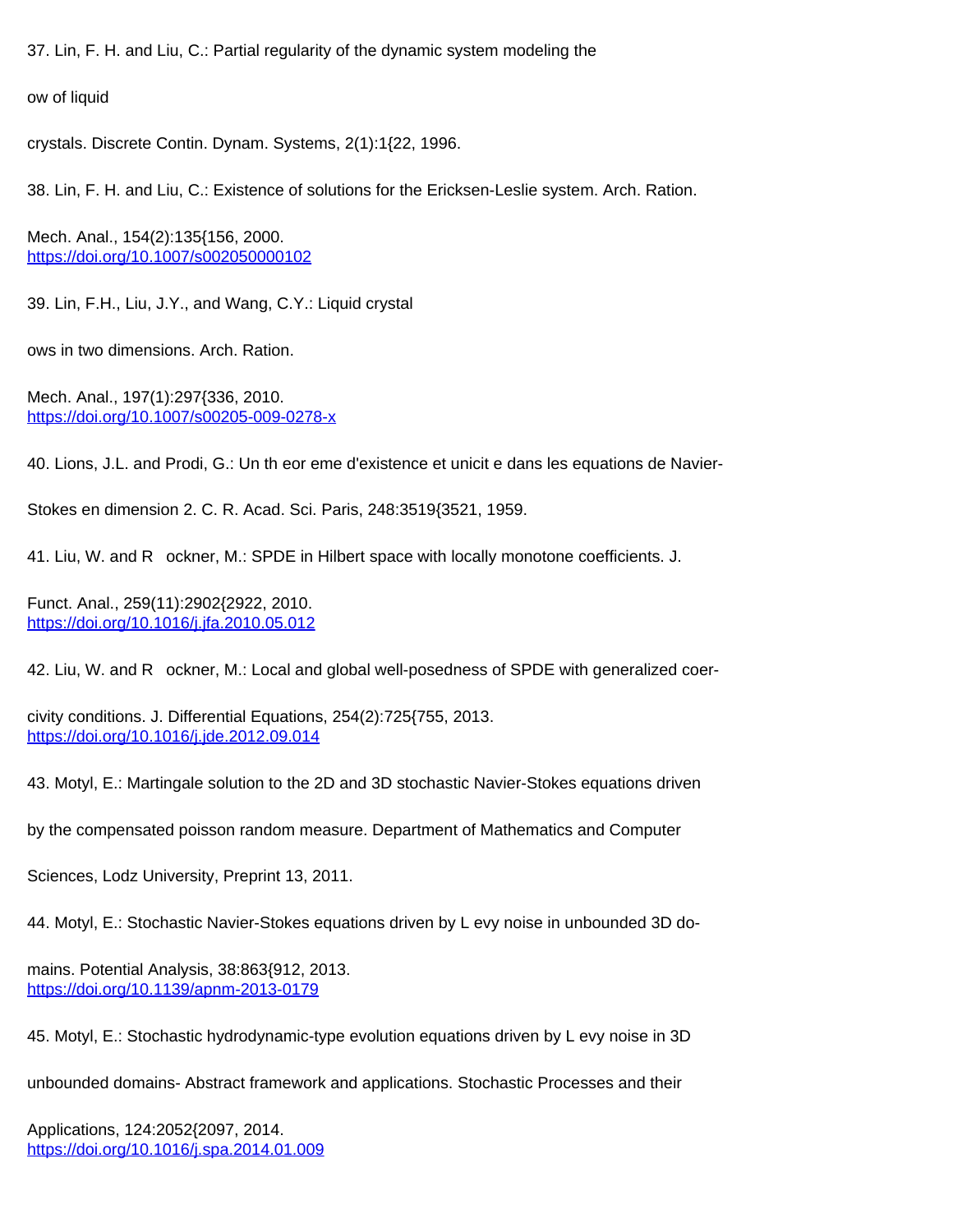46. Peszat, S. and Zabczyk, J.: Stochastic partial differential equations with L evy noise. An

evolution equation approach. Encyclopedia of Mathematics and its Applications, 113. Cam-

bridge University Press, Cambridge, 2007.

47. Raza mandimby, P.A., Hausenblas, E., and Sango, M.: Martingale solution to equations for

differential type

uids of grade two driven by random force of L evy type. Potential Analysis,

38(4):1291{1331, 2013.

48. Sagu es, F. and San Miguel, M.: Dynamics of Fr eedericksz transition in a

uctuating magnetic

eld. Phys. Rev. A., 32(3):1843{1851, 1985. <https://doi.org/10.1103/PhysRevA.32.1843>

49. San Miguel, M.: Nematic liquid crystals in a stochastic magnetic eld: Spatial correlations.

Phys. Rev. A., 32(6):3811{3813, 1985. <https://doi.org/10.1103/PhysRevA.32.3811>

50. Sun, H. and Liu, C.: On energetic variational approaches in modeling the nematic liquid

crystal

ows. Discrete Contin. Dyn. Syst., 23(1-2):455{475, 2009.

51. Tachim Medjo, T.: On a stochastic 2D Allen-Cahn-Navier-Stokes driven by jump noise.

Submitted, 2017.

52. Temam, R.: In nite Dynamical Systems in Mechanics and Physics, volume 68. Appl. Math.

Sci., Springer-Verlag, New York, second edition, 1997.

53. Temam, R.: Navier-Stokes Equations, Theory and Numerical Analysis. AMS-Chelsea Series,

AMS, Providence, 2001.

54. Temam, R. and Ziane, M.: Some mathematical problems in geophysical

uid dynamics. In